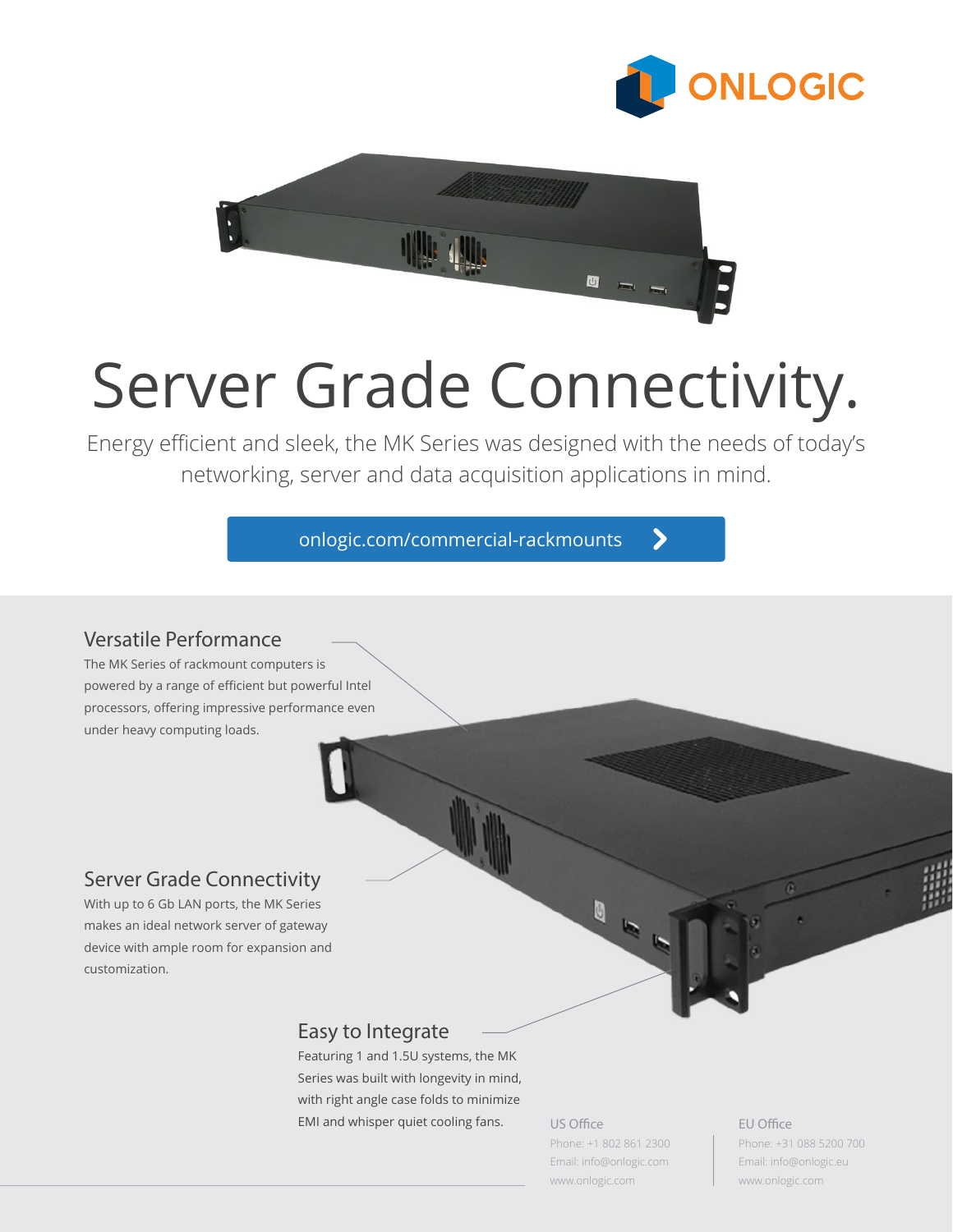

# Intel® Bay Trail 1U Rackmount Computer

Specifications

MK100B-10

| Front I/O                   | 2 USB 2.0 ports                                                                                                                                                                                                                                     | <b>Memory Capacity</b>    | Up to 8 GB                                                                                                                                                                                                                                          |
|-----------------------------|-----------------------------------------------------------------------------------------------------------------------------------------------------------------------------------------------------------------------------------------------------|---------------------------|-----------------------------------------------------------------------------------------------------------------------------------------------------------------------------------------------------------------------------------------------------|
|                             | Power button                                                                                                                                                                                                                                        | <b>Memory Speed</b>       | 1333 MHz                                                                                                                                                                                                                                            |
| Rear I/O                    | 2 USB 2.0 ports<br>2 USB 3.0 ports<br>1 VGA port<br>2 Gb LAN ports<br>1 DVI-I port<br>2 RS-232 COM ports<br>1 PS2 keyboard port<br>1 PS2 mouse port<br>3 Audio jacks: line-out, line-in,<br>mic-in<br>2 Expansion slots (one with<br>PCle x1 riser) | <b>LAN Controller</b>     | Realtek RT8111G-CG                                                                                                                                                                                                                                  |
|                             |                                                                                                                                                                                                                                                     | <b>OnBoard Connectors</b> | 3 USB 2.0 via 2 pin headers<br>2 SATA connectors<br>1 Front panel audio pin header<br>1 S/PDIF header<br>1 Front panel pin header<br>1 Fan pin header<br>1 LPT pin header<br>1 LVDS connector (24-bit, dual<br>channel)<br>2 RS-232 COM pin headers |
| Processor                   | Intel Celeron   1900                                                                                                                                                                                                                                |                           | 24-pin ATX connector                                                                                                                                                                                                                                |
| Processor Speed             | 2 GHz                                                                                                                                                                                                                                               | Operating Temp. Range     | $0^{\circ}$ C ~ 50 $^{\circ}$ C                                                                                                                                                                                                                     |
| <b>Processor Generation</b> | <b>Bay Trail</b>                                                                                                                                                                                                                                    | Dimensions (WxHxD)        | 482.6 mm x 44.4 mm x 257.05 mm                                                                                                                                                                                                                      |
| <b>Processor Core</b>       | 4                                                                                                                                                                                                                                                   | <b>Case Material</b>      | Steel                                                                                                                                                                                                                                               |
| Graphics / GPU              | Intel HD Graphics                                                                                                                                                                                                                                   |                           |                                                                                                                                                                                                                                                     |
| Memory Type                 | DDR3 SO-DIMM (non-ECC)                                                                                                                                                                                                                              |                           |                                                                                                                                                                                                                                                     |

# Dimensional Drawings *All measurements in mm*





[onlogic.com/mk100b-10](https://www.logicsupply.com/mk100b-10/)  $\blacktriangleright$  US Office Phone: +1 802 861 2300 Email: info@onlogic.com [www.onlogic.com](http://www.onlogic.com)

EU Office

Phone: +31 088 5200 700 Email: info@onlogic.eu [www.onlogic.com](http://www.onlogic.com)